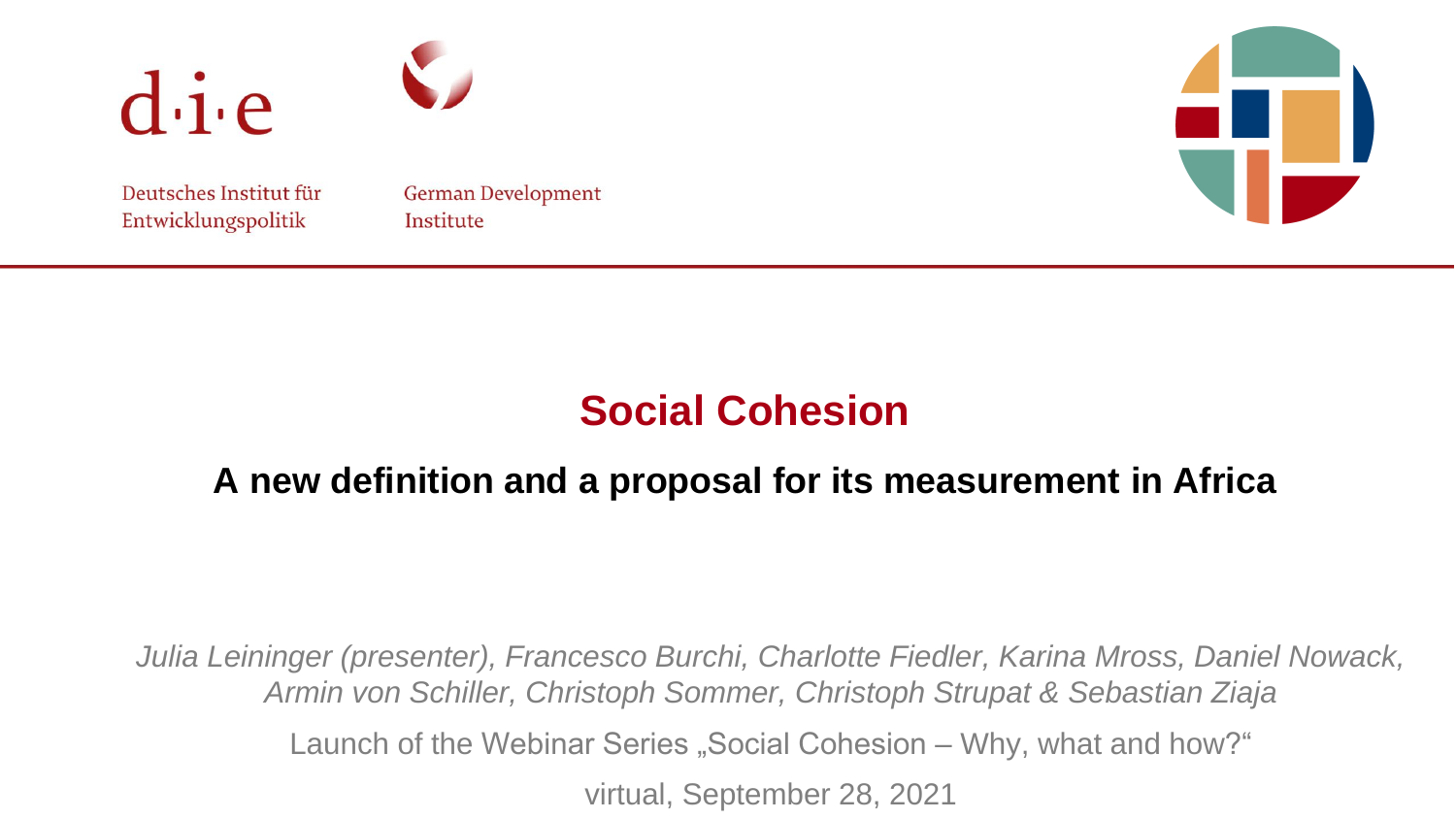

- **1. Motivation**: Why social cohesion and development?
- **2. Objectives**: Why an adapted defintion and a new measurement?
- **3. Definition**: What is social cohesion?
- **4. Measurement**: How measure social cohesion?
- **5. Empirics**: What are patterns of social cohesion in Africa?
- **6. Outlook**: What are next steps in development cooperation and research?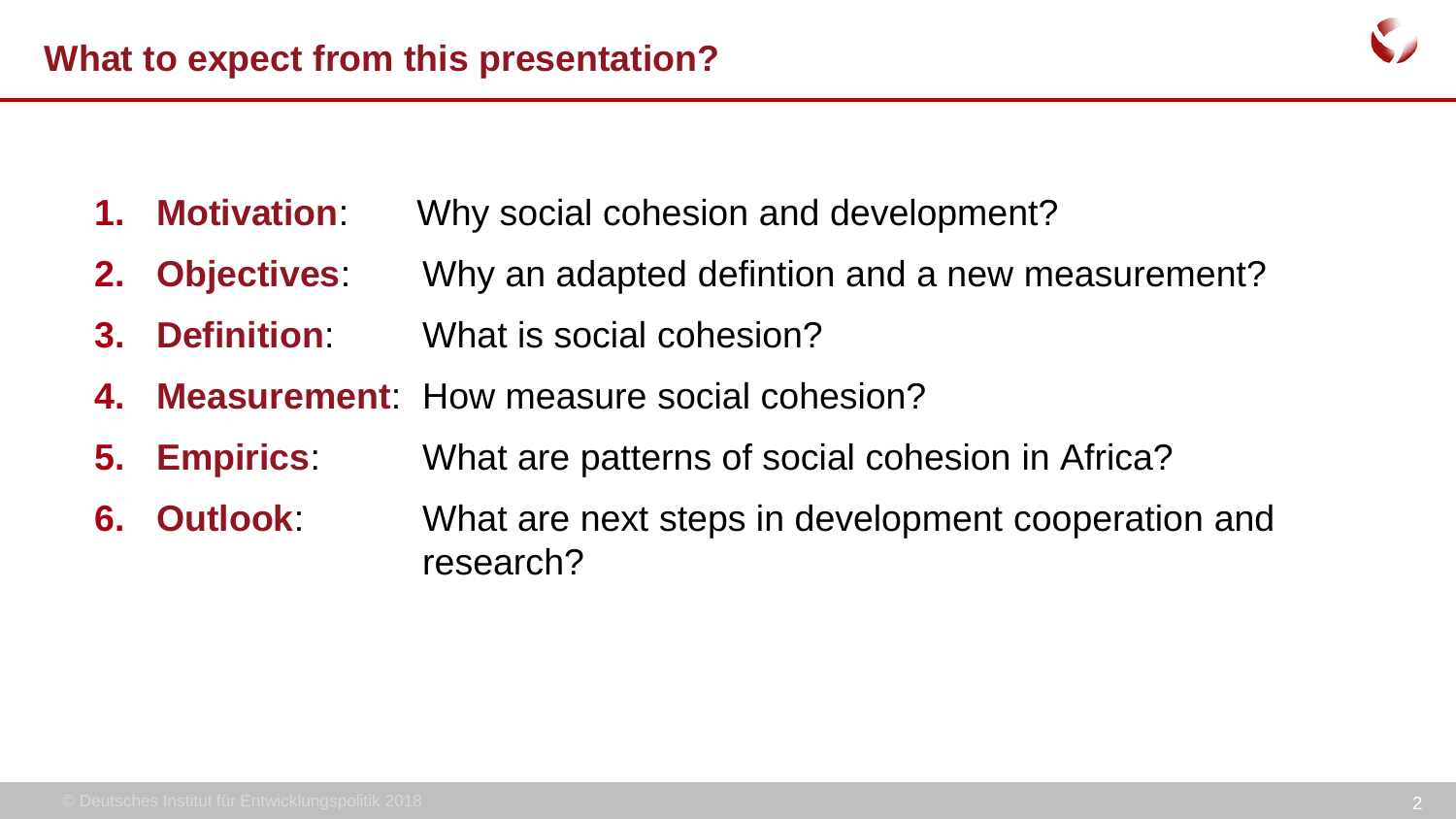

## **Why social cohesion and development?**

- Social cohesion is key for sustainable development
- Cohesive societies deal better with crises and uncertainty
- Societies are drifting apart in global North and South (re-enforced by effects of Covid19 pandemic)
- Protecting and strengthening social cohesion has increasingly become a policy goal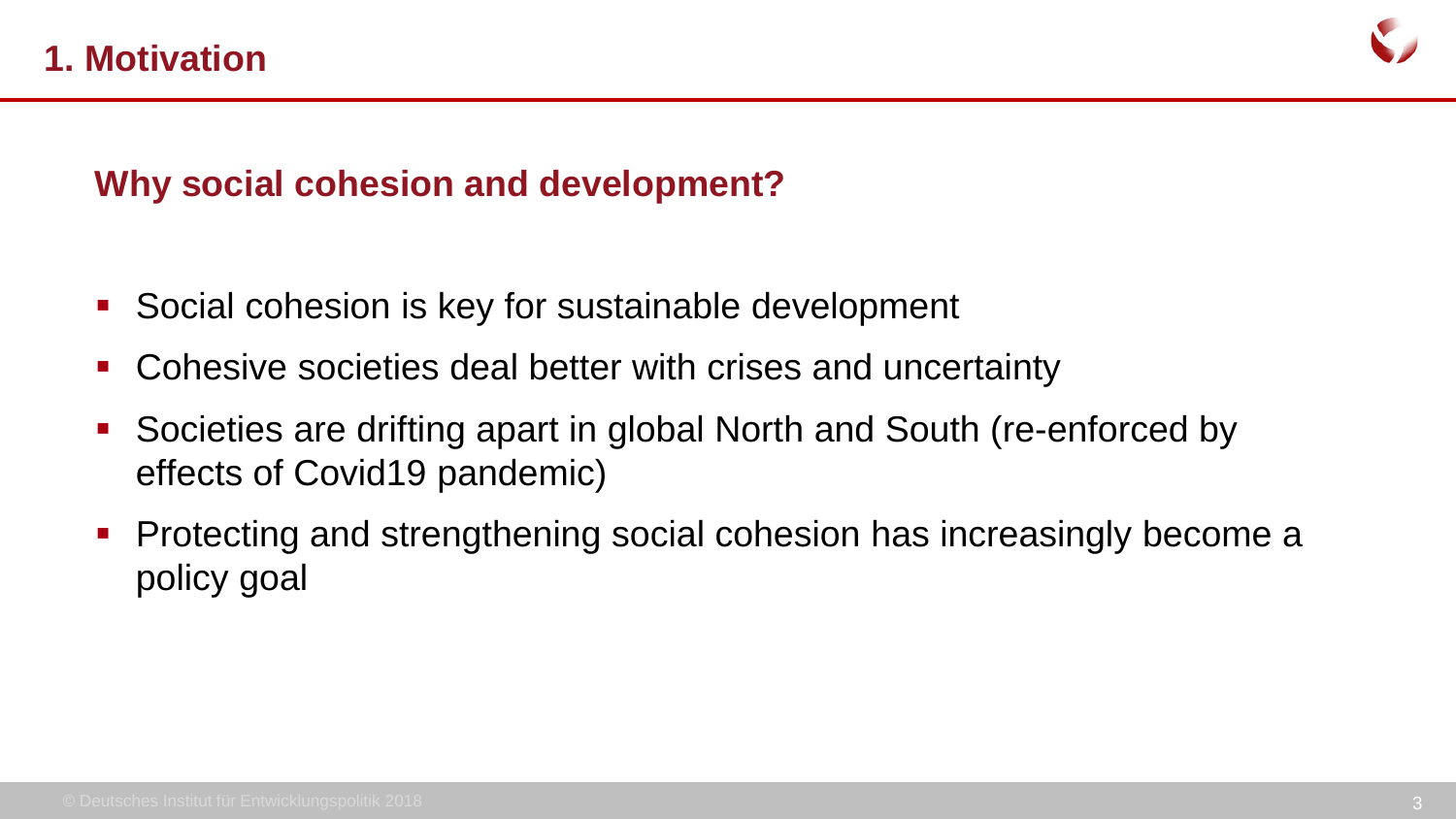# **2. Objectives**



## **Why an adapted defintion and a new measurement?**

- Long **tradition** of studying social cohesion
- Often rather **expansive concepts** with a long list of attributes
- But: common ground on essentials of definition identifiable
- **Few attempts to systmatically** *measure* social cohesion
	- regional focus (mainly Europe, Asia and high income countries) & case studies
	- Focus on one element of social cohesion
	- inclusion of development outcomes
- Lean definition & measurement = **precondition for empirical analysis of relationships** between SoCo and development outcomes (in particular inequality and wellbeing)
- Basis for identifying patterns and explaining **causes and effects of social cohesion**
- Longer term: **informing theories of change** in development cooperation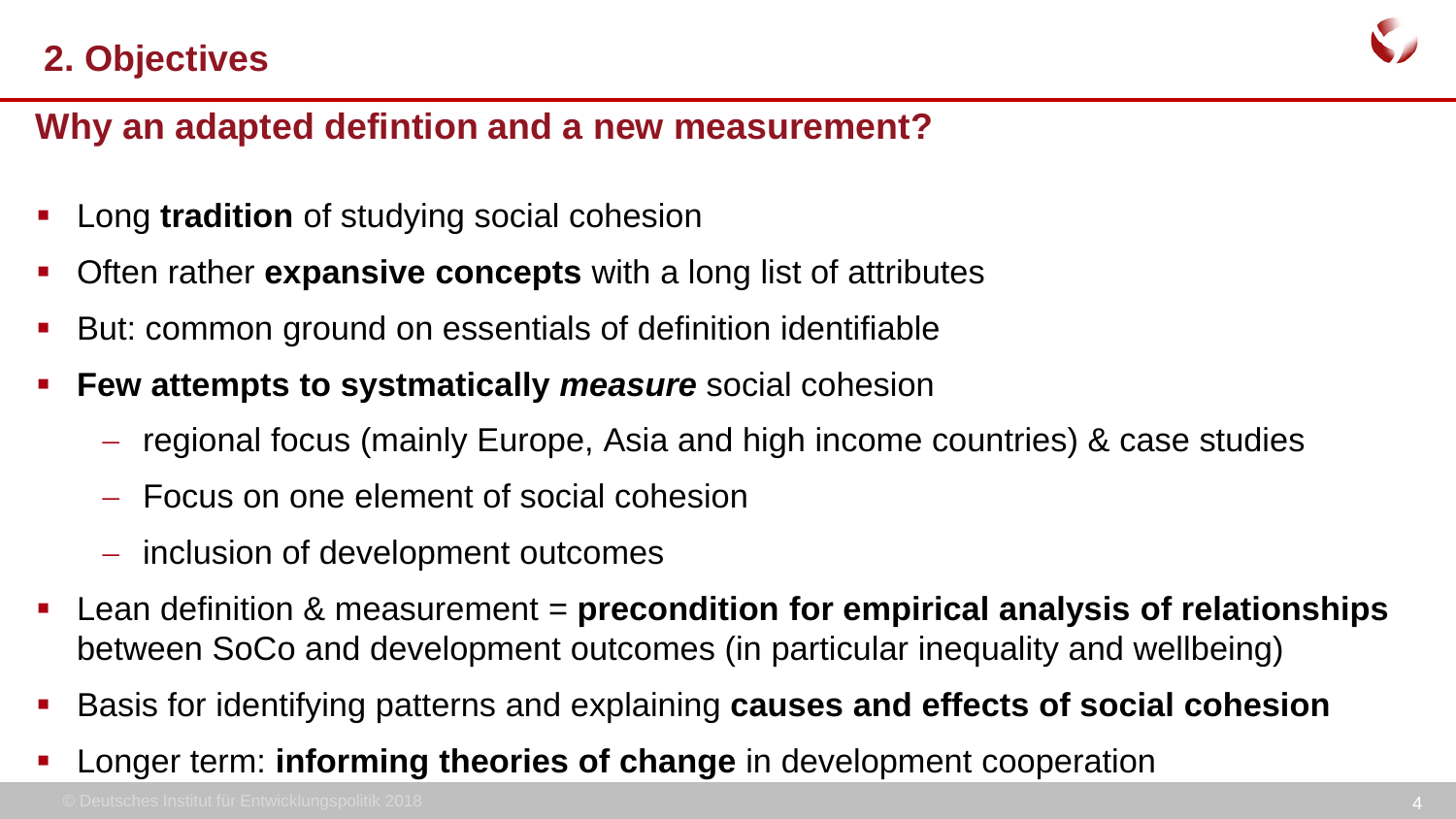



Knowledge website with concepts, data, library and development projects on social cohesion: [www.socialcohesion.info](http://www.socialcohesion.info/)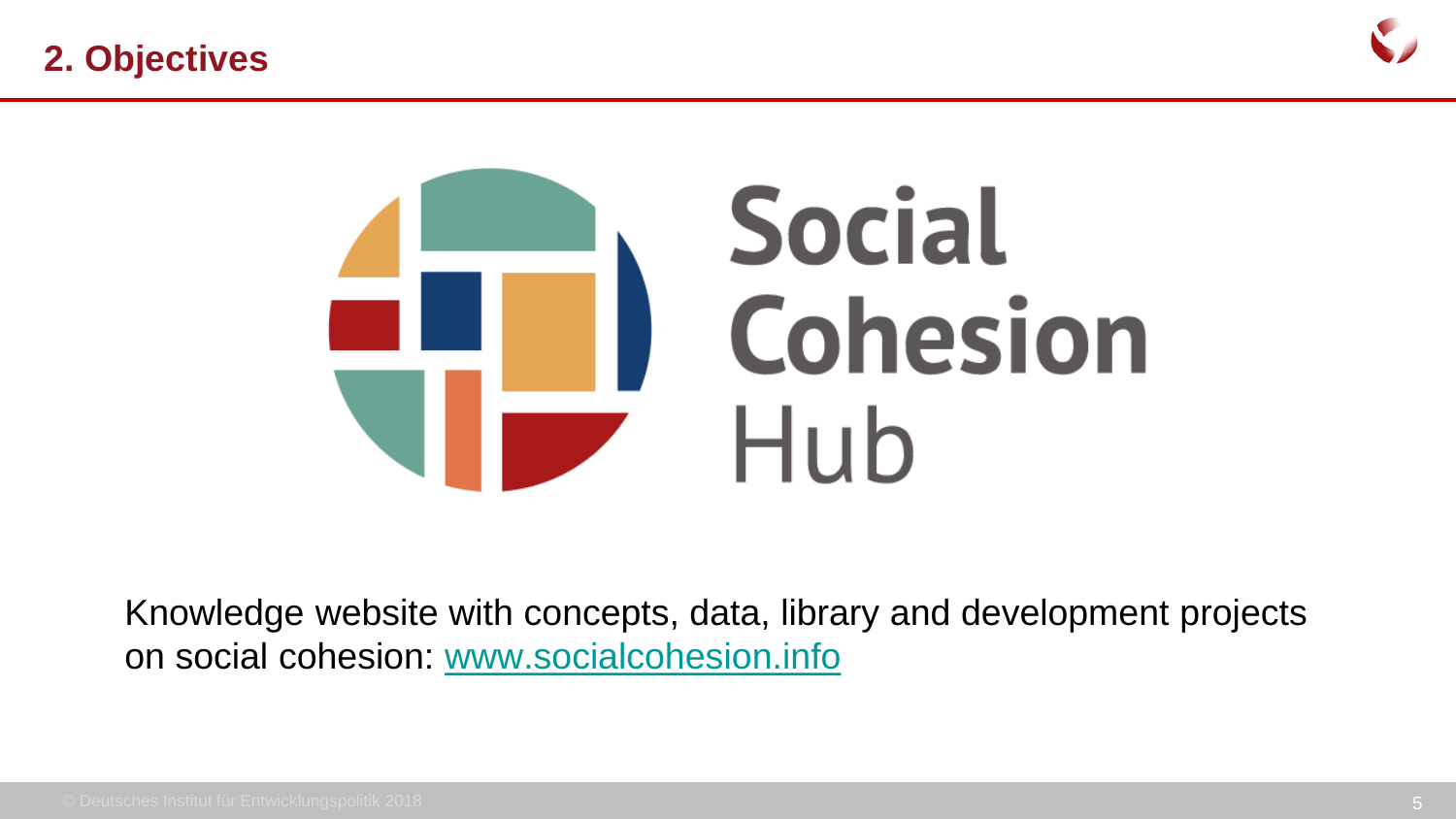

### **What is social cohesion?**

*Social cohesion refers to both the vertical and the horizontal relations among members of society and the state, which hold societies together. It is characterized by a set of attitudes and behavioral manifestations that includes trust, an inclusive identity, and cooperation for the common good.* 

> Adapted and modified version by Leininger et al. (2021) of Chan et al. (2006). For further references see Bertelsmann (2017); Langer et al. (2017); Schiefer & van der Noll (2016); UNDP (2016); Green et al. (2011); Friedkin (2004); Jenson (1998)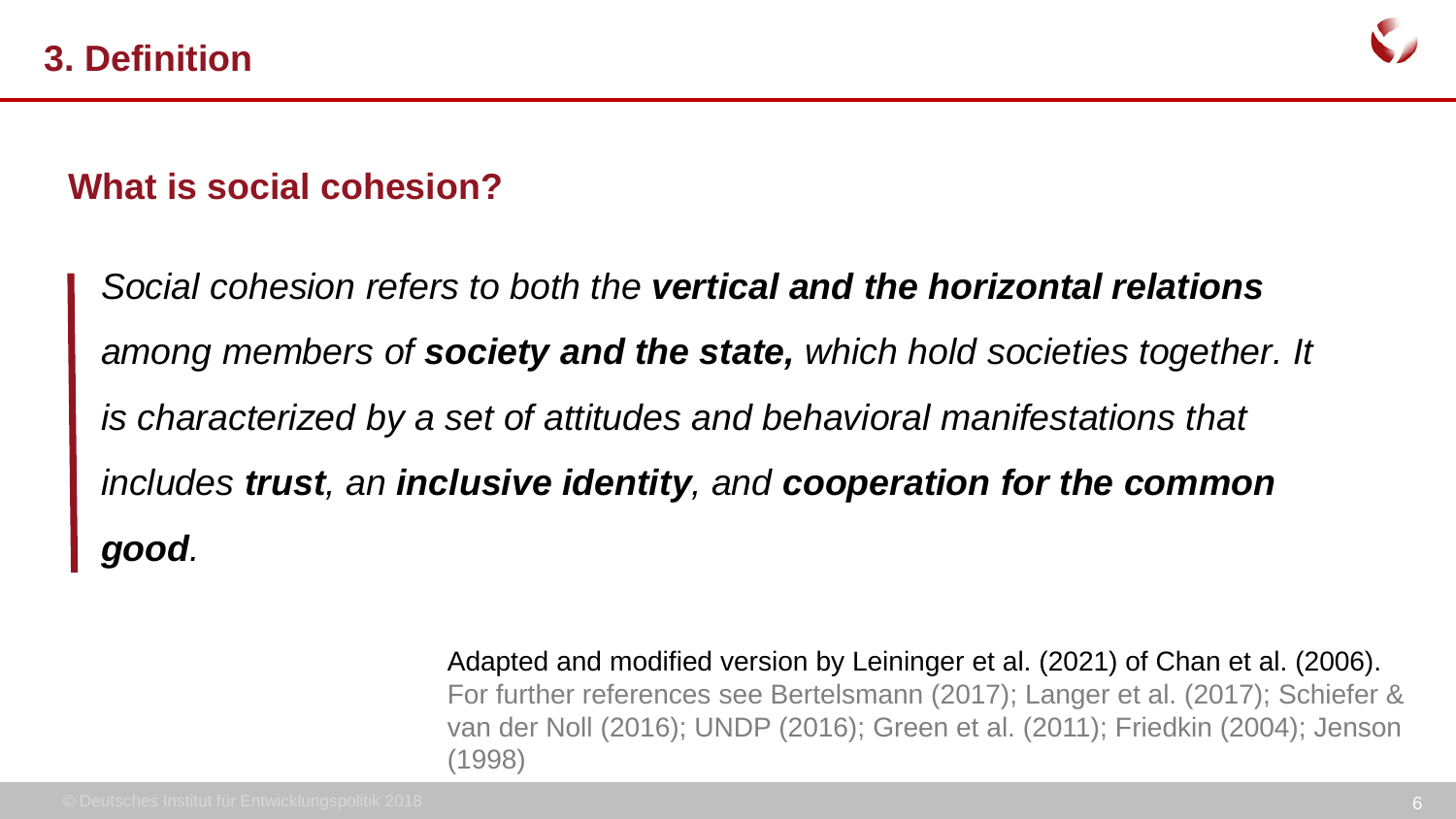### **3. Definition**





Source: J. Leininger, F. Burchi, Ch. Fiedler, K. Mross, D. Nowack, A. von Schiller, C. Sommer, C. Strupat & S. Ziaja (forthcoming): *Social cohesion. A new definition and a proposal for its measurement in Africa;* will be published as DIE Discussion Paper and Afrobarometer Working Paper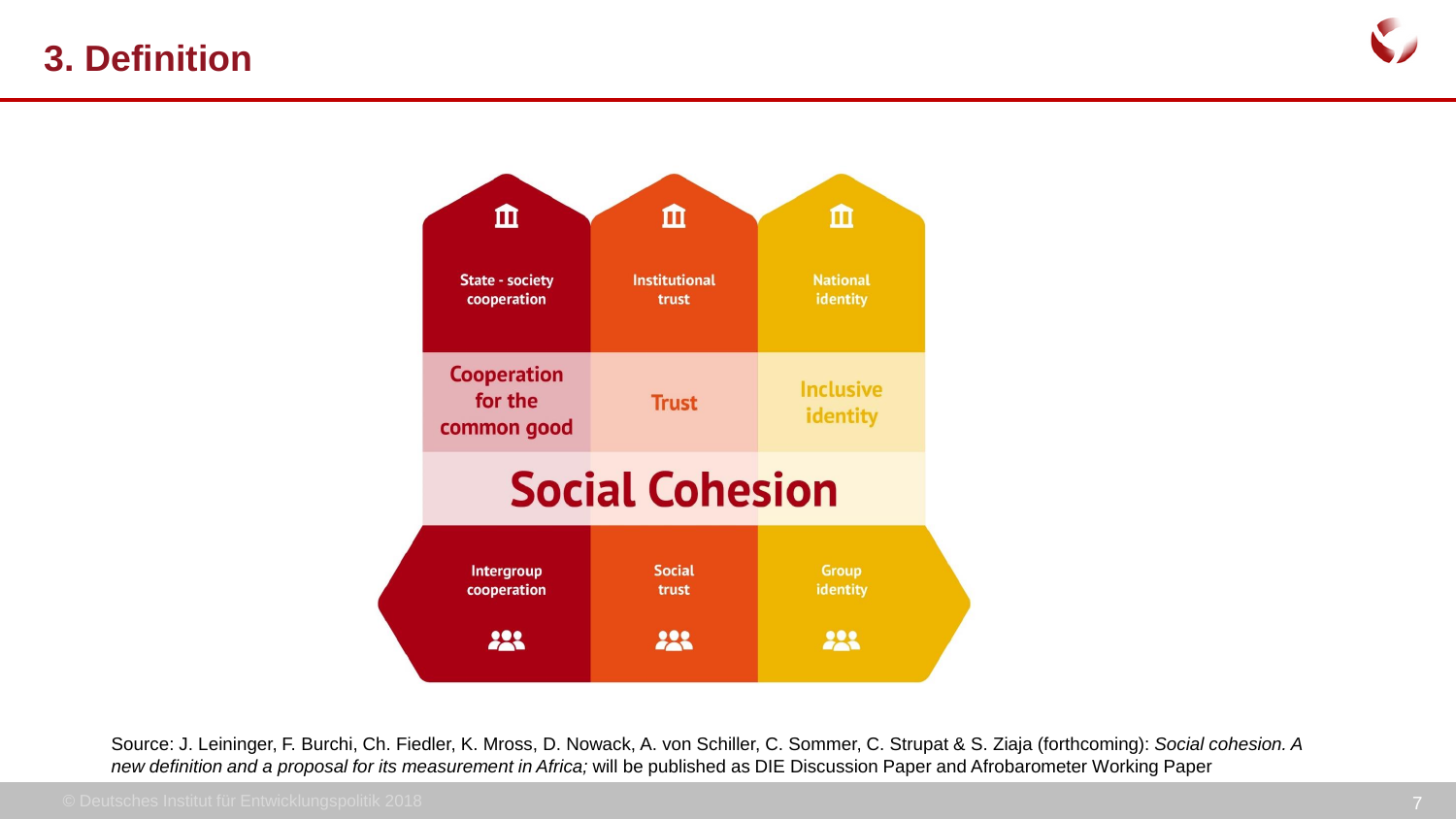

### **How to measure social cohesion**

- **Goal**: measurement applicable worldwide, first applied to Africa
- **Data**: Afrobarometer and Varieties of Democracy Index (V-Dem)
- **Indicators**: vertical and horizontal dimension of three attributes (inclusive identity, trust, cooperation for the common good)
- **Sample**: based on 36 African countries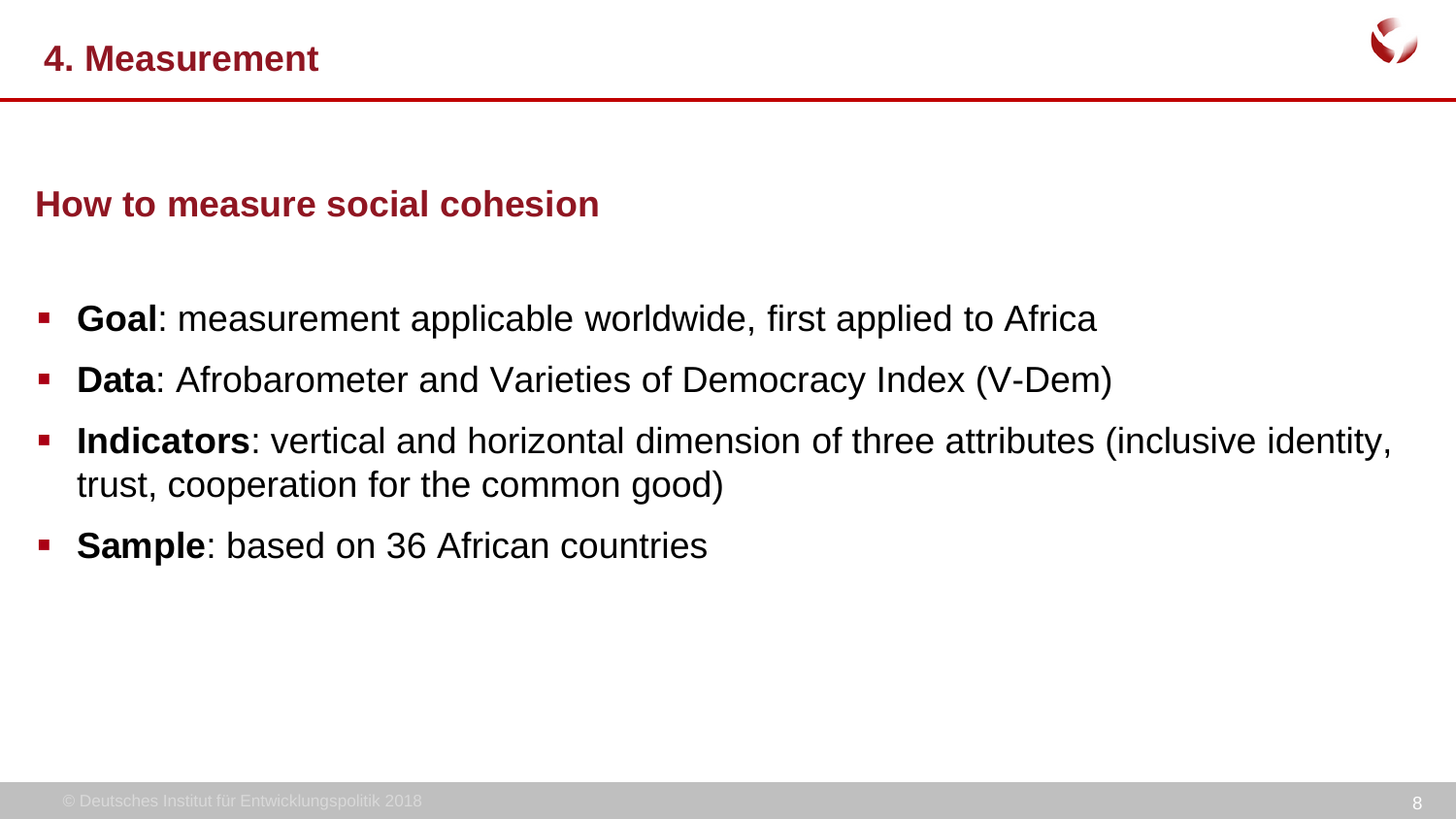

# **How to measure inclusive identity**

| <b>Social</b><br>cohesion | <b>INDICATOR-BUILDING</b>                                                                                                                                                                                                                                                                                                                                                                                                                                                                                                                                                          |                                                                                                                                                                                                                                                         |                                                                                                                                  |  |  |  |  |  |
|---------------------------|------------------------------------------------------------------------------------------------------------------------------------------------------------------------------------------------------------------------------------------------------------------------------------------------------------------------------------------------------------------------------------------------------------------------------------------------------------------------------------------------------------------------------------------------------------------------------------|---------------------------------------------------------------------------------------------------------------------------------------------------------------------------------------------------------------------------------------------------------|----------------------------------------------------------------------------------------------------------------------------------|--|--|--|--|--|
| <b>attribute</b>          | <b>Question (Afrobarometer)</b>                                                                                                                                                                                                                                                                                                                                                                                                                                                                                                                                                    | <b>Calculation</b>                                                                                                                                                                                                                                      | <b>Aggregation</b>                                                                                                               |  |  |  |  |  |
| <b>INCLUSIVE IDENTITY</b> | Let us suppose that you had to choose<br>between being a [national identity] and being<br>a [respondent's ethnic group]. Which of the<br>following statements best expresses your<br>feelings?<br>Answers:<br>(1) I feel only [national identity].<br>$\bullet$<br>(2) I feel more [national identity] than<br>$\bullet$<br>[ethnic identity].<br>(3) I feel equally [national identity] and<br>$\bullet$<br>[ethnic identity].<br>(4) I feel more [ethnic identity].<br>$\bullet$<br>(5) I feel only [ethnic identity].<br>$\bullet$<br>(7) Don't know (Do not read)<br>$\bullet$ | 1. Consider individuals who respond<br>$(1)$ or $(2)$<br>2. Calculate proportion of positive<br>answers for different ethnic groups<br>$($ >5% of population; < 5% of<br>population merged to one group,<br>which must not exceed 25% of<br>population) | Unweighted arithmetic mean<br>to aggregate group means<br>(penalize countries with large<br>disparities between group<br>values) |  |  |  |  |  |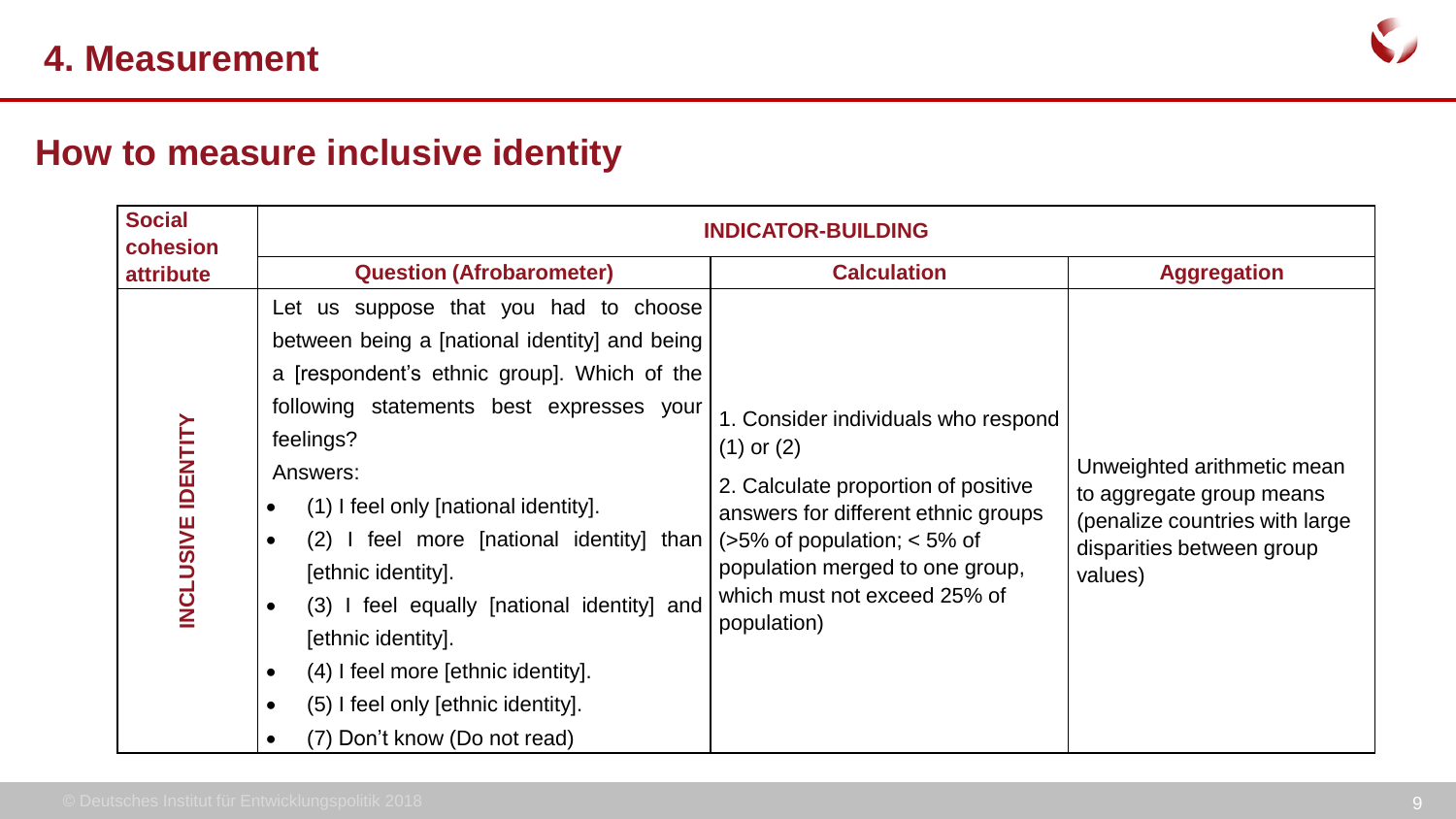

#### **How to measure trust**

| <b>Social cohesion attribute</b> |               | <b>INDICATOR-BUILDING</b>                                                                                                                                                                   |                                                                                                                                                                                                                                                                                                                                                                                                                                                                                       |                                                           |  |  |
|----------------------------------|---------------|---------------------------------------------------------------------------------------------------------------------------------------------------------------------------------------------|---------------------------------------------------------------------------------------------------------------------------------------------------------------------------------------------------------------------------------------------------------------------------------------------------------------------------------------------------------------------------------------------------------------------------------------------------------------------------------------|-----------------------------------------------------------|--|--|
|                                  |               | <b>Questions (Afrobarometer)</b><br><b>Calculation</b>                                                                                                                                      |                                                                                                                                                                                                                                                                                                                                                                                                                                                                                       | <b>Aggregation</b>                                        |  |  |
| <b>TRUST</b>                     | <b>Social</b> | "Generally speaking, would you say<br>that most people can be trusted or<br>that you must be very careful in<br>dealing with people?"                                                       | Binary coding: Respondents who trust most people as<br>trusting (1) and (0) otherwise.                                                                                                                                                                                                                                                                                                                                                                                                | <b>Trust Score</b><br>$= \sqrt{gen\_Trust * inst\_Trust}$ |  |  |
|                                  | Institutional | Combine 3 indicators measuring trust<br>in the parliament, the police and the<br>courts of law.<br>Answers: "not at all" (0), "just a little"<br>$(1)$ , "somewhat" $(2)$ , "a lot" $(3)$ . | 1 <sup>st</sup> : Trust in each institution was calculated by taking the<br>arithmetic mean across all households in a given country<br>and a given year;<br>2 <sup>nd</sup> (unweighted) arithmetic mean of trust in the three<br>institutions = overall measure of institutional trust.<br><b>Institutional Trust</b><br>$=\frac{\text{trust}_{\text{parliameter}}+\text{trust}_{\text{course}}+\text{trust}_{\text{policy}}}{\sum_{\text{parlique}}+\text{burst}_{\text{polic}}},$ |                                                           |  |  |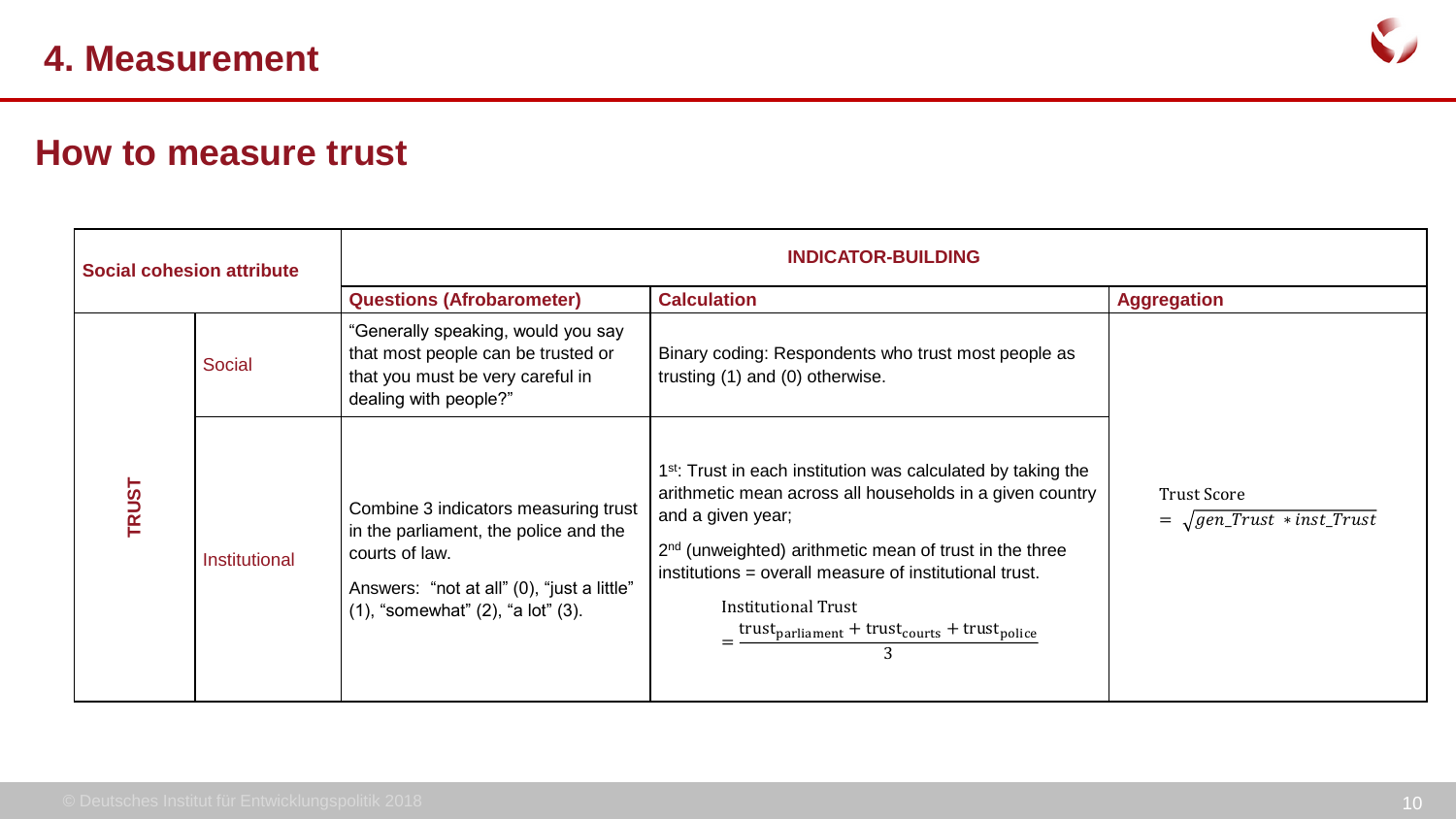

#### **How to measure cooperation for the common good**

| <b>Social cohesion</b><br>attribute            |                          | <b>INDICATOR-BUILDING</b>                                                                                                                                                                                                                                                                                                                                                                                         |                                                                                                                                                                |                          |                    |  |  |
|------------------------------------------------|--------------------------|-------------------------------------------------------------------------------------------------------------------------------------------------------------------------------------------------------------------------------------------------------------------------------------------------------------------------------------------------------------------------------------------------------------------|----------------------------------------------------------------------------------------------------------------------------------------------------------------|--------------------------|--------------------|--|--|
|                                                |                          | <b>Questions</b>                                                                                                                                                                                                                                                                                                                                                                                                  | <b>Calculation</b>                                                                                                                                             | <b>Aggregation</b>       |                    |  |  |
|                                                | Inter-group              | Perception data (AB)                                                                                                                                                                                                                                                                                                                                                                                              | 1. harmonize scale of all indicators to 0 and 1                                                                                                                |                          |                    |  |  |
|                                                |                          | Q1: membership in voluntary associations or<br>organizations                                                                                                                                                                                                                                                                                                                                                      | 2. aggregate Q1 and Q3 through simple arithmetic mean                                                                                                          |                          |                    |  |  |
| GOOD                                           |                          | Q2: joined others to raise an issue                                                                                                                                                                                                                                                                                                                                                                               | 3. aggreagate derived measure with Q2 through arithmetic                                                                                                       | coop                     |                    |  |  |
| <b>COMMON</b><br>THE<br><b>COOPERATION FOR</b> |                          | (homogeneity-corrected diversity-weighted measure)                                                                                                                                                                                                                                                                                                                                                                | mean                                                                                                                                                           |                          |                    |  |  |
|                                                |                          | Expert data (V-Dem)                                                                                                                                                                                                                                                                                                                                                                                               | coop_horiz                                                                                                                                                     | COT                      |                    |  |  |
|                                                |                          | Q3: rate how participatory the CSO environment is in<br>each country                                                                                                                                                                                                                                                                                                                                              | 'member_org + CSOenviron + raise_issue<br>$=$                                                                                                                  |                          |                    |  |  |
|                                                | State-<br><b>society</b> | Perception data (AB)<br>Q1: frequency of attending community meetings<br>Q2: frequency of contacting the officials:<br>(1) local government councilors; (2) Members of<br>Parliament; (3) officials of a government agency/ministry,<br>(4) traditional leaders/rulers<br>4-item scale from 0 ("never") to 3 ("often"); use maximum<br>value.<br>Expert data (V-Dem)<br>Q3: level of state repression toward CSOs | $\mathbf{2}$<br>Aggregation through arithmetic mean<br>$coop\_vert$<br>$\sigma$ community_meeting + contact_official + $\frac{CSO\_No\_repres}{S}$<br>$=$<br>3 | coop<br>hor<br>coop_vert | Geometric<br>mean: |  |  |
|                                                |                          | Q4: extent to which CSOs consulted by policymakers                                                                                                                                                                                                                                                                                                                                                                |                                                                                                                                                                |                          |                    |  |  |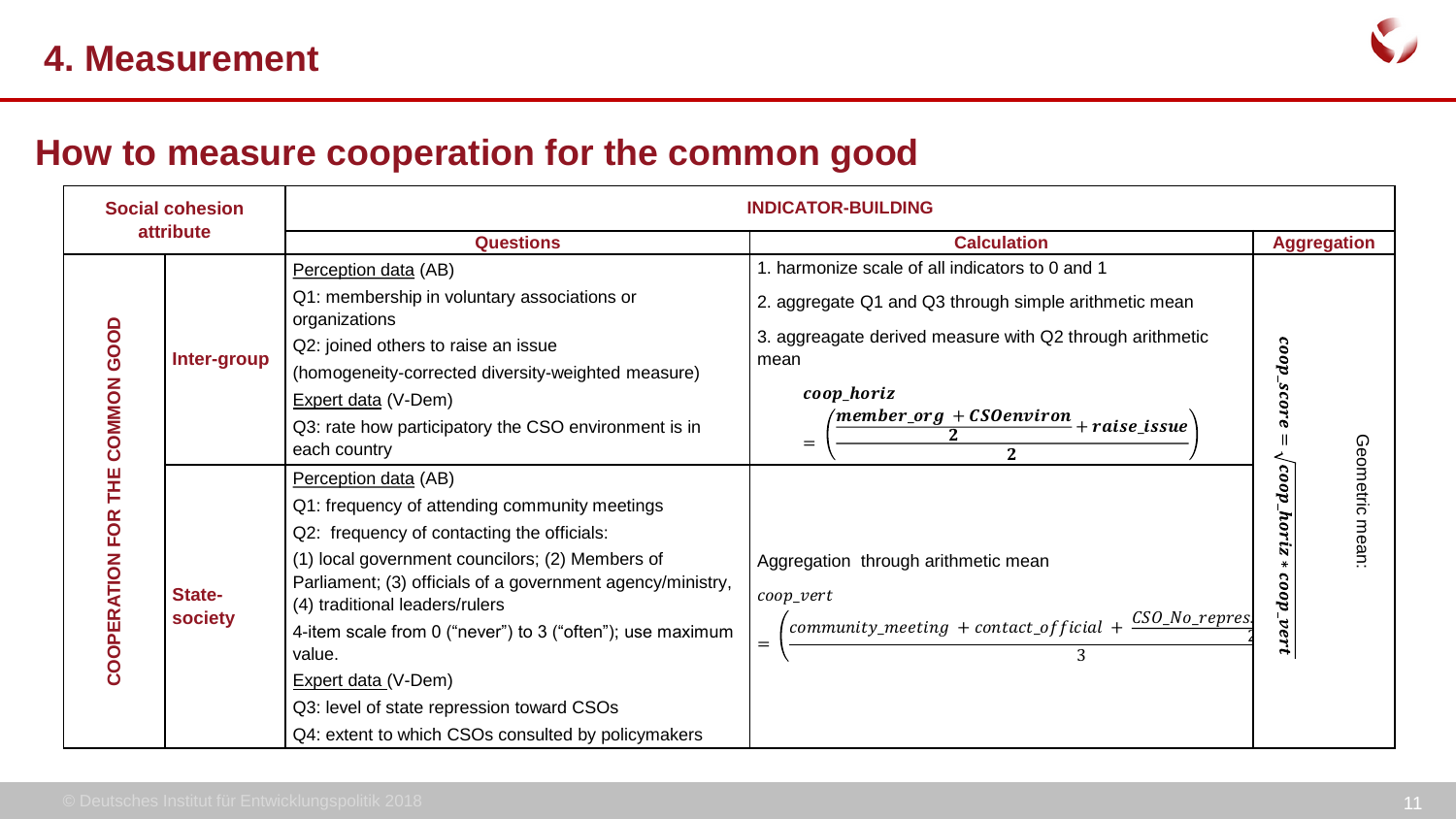# **5. Empirics I: Which patterns of social cohesion in Africa? (snapshot)**

**Inclusive identity, by country (Round 6, 32 countries)**

(Other attributes see forthcoming publication)

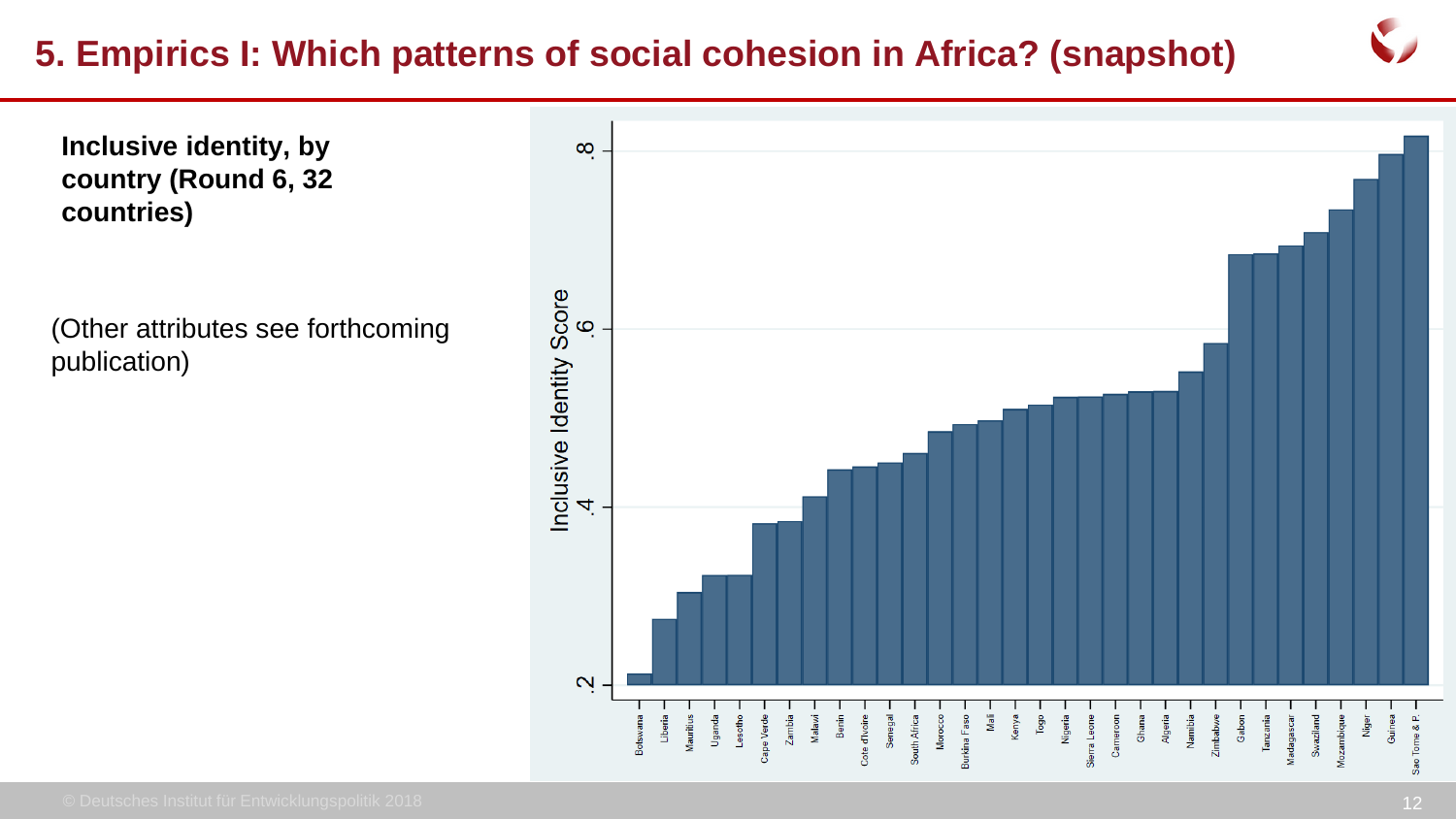

#### **Correlations between attributes of social cohesion**

|                                  | <b>Identity</b><br>score | <b>Trust</b><br>score | Cooperati<br>on score | <b>Trust</b><br>people | <b>Trust</b><br>institutional | Cooperatio<br>n horizontal | Cooperatio<br>n vertical |
|----------------------------------|--------------------------|-----------------------|-----------------------|------------------------|-------------------------------|----------------------------|--------------------------|
| <b>Identity score</b>            |                          |                       |                       |                        |                               |                            |                          |
| <b>Trust score</b>               | 0.34                     | $\mathbf 1$           |                       |                        |                               |                            |                          |
| <b>Cooperation score</b>         | $-0.13$                  | 0.16                  |                       |                        |                               |                            |                          |
| <b>Trust people</b>              | 0.37                     | 0.95                  | 0.21                  | 1                      |                               |                            |                          |
| <b>Trust institutional</b>       | 0.09                     | 0.56                  | 0.02                  | 0.29                   | 1                             |                            |                          |
| <b>Cooperation</b><br>horizontal | $-0.10$                  | 0.15                  | 0.96                  | 0.21                   | $-0.05$                       | 1                          |                          |
| <b>Cooperation vertical</b>      | $-0.18$                  | 0.15                  | 0.92                  | 0.17                   | 0.11                          | 0.79                       |                          |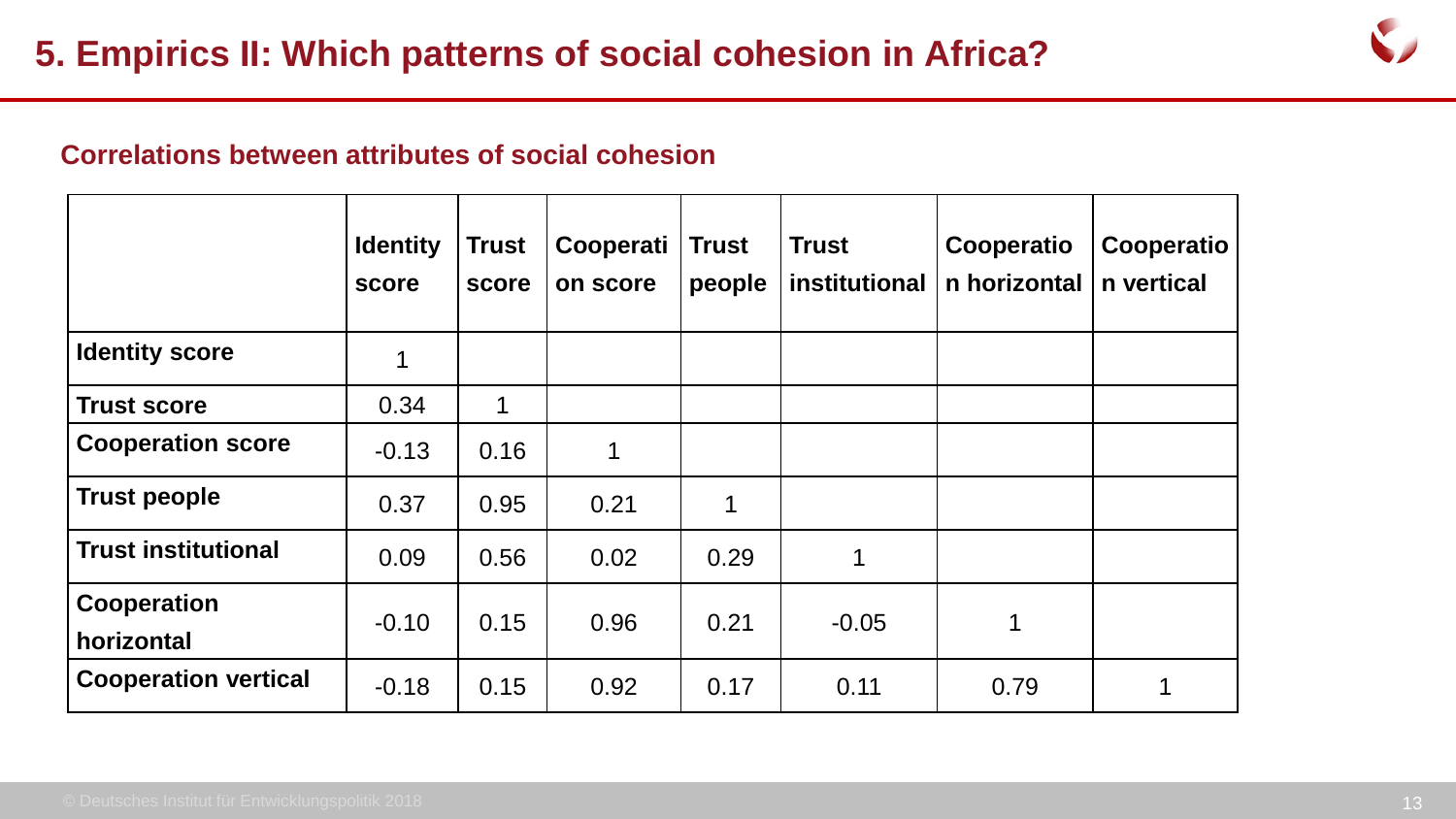## **5. Empirics III: Constellations of social cohesion (4 groups)**

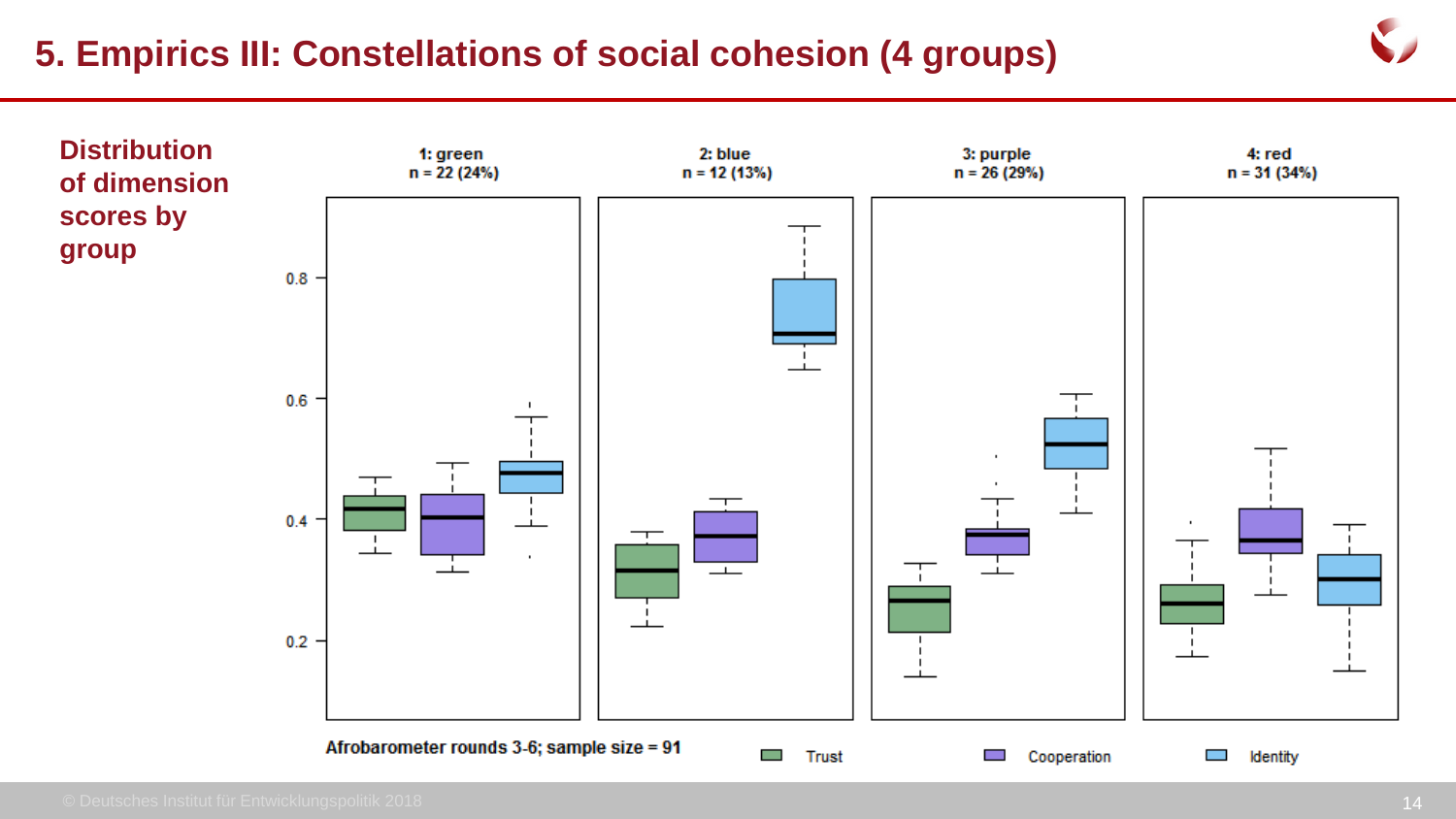

#### **Maps of social cohesion clusters across rounds 3 to 6 of Afrobarometer**

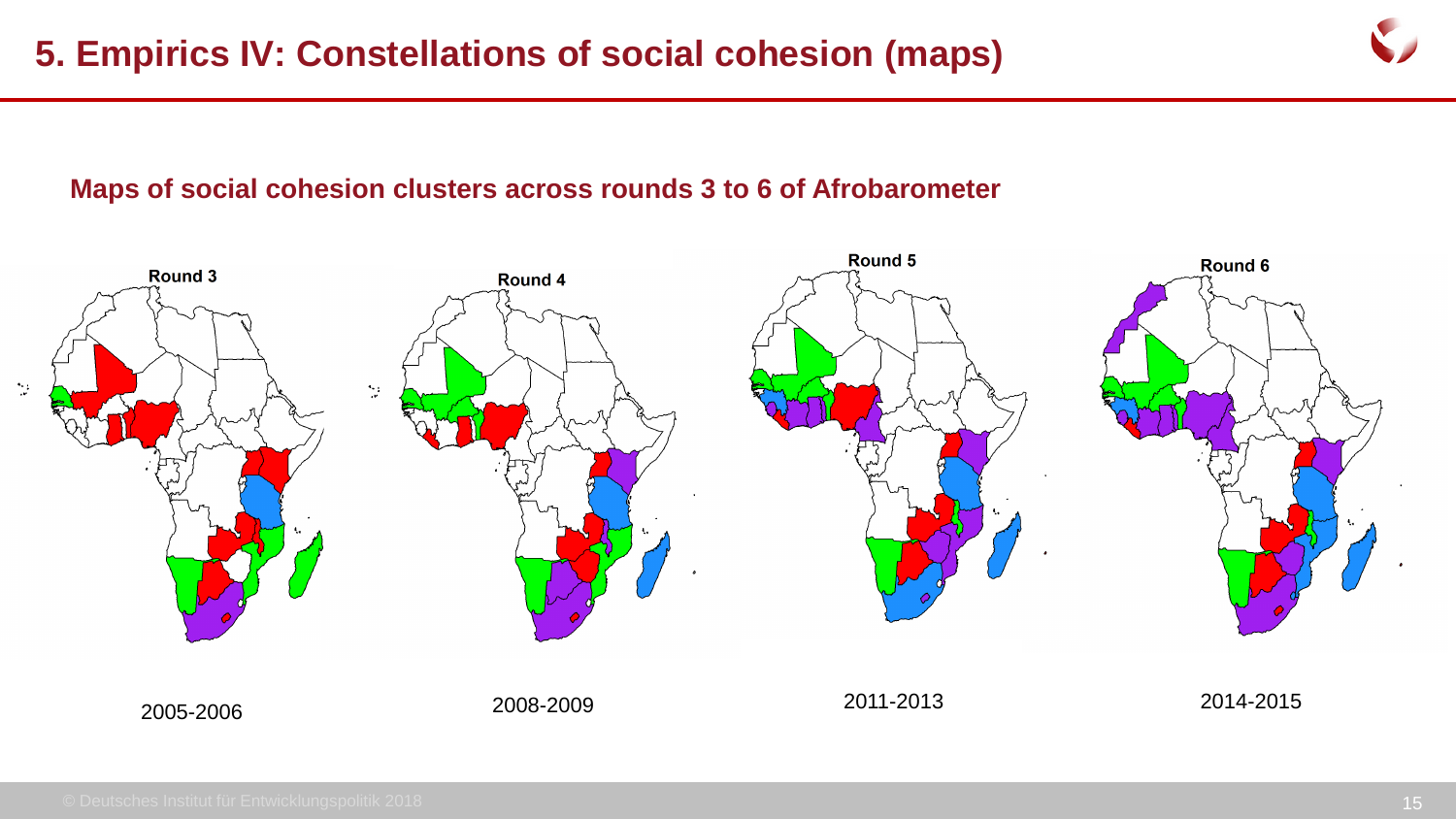

### **What are next steps in research and development cooperation?**

- Improve measurement of concept of social cohesion as a whole to advance theorybuilding
- Improve measurement of "cooperation for the common good" (data collection and indicator-building)
- More generally, develop comparable datasets to acieve global coverage for indicators (DIE developed battery of questions)
- In particular Africa: increase sample/datapoints (Round 9/Afrobarometer)
- Contextualize findings of cross-national analysis
- Establish science-policy interface for knowledge exchange & best practices
- Development projects: build indicators for M&E and develop theories of change (longer run)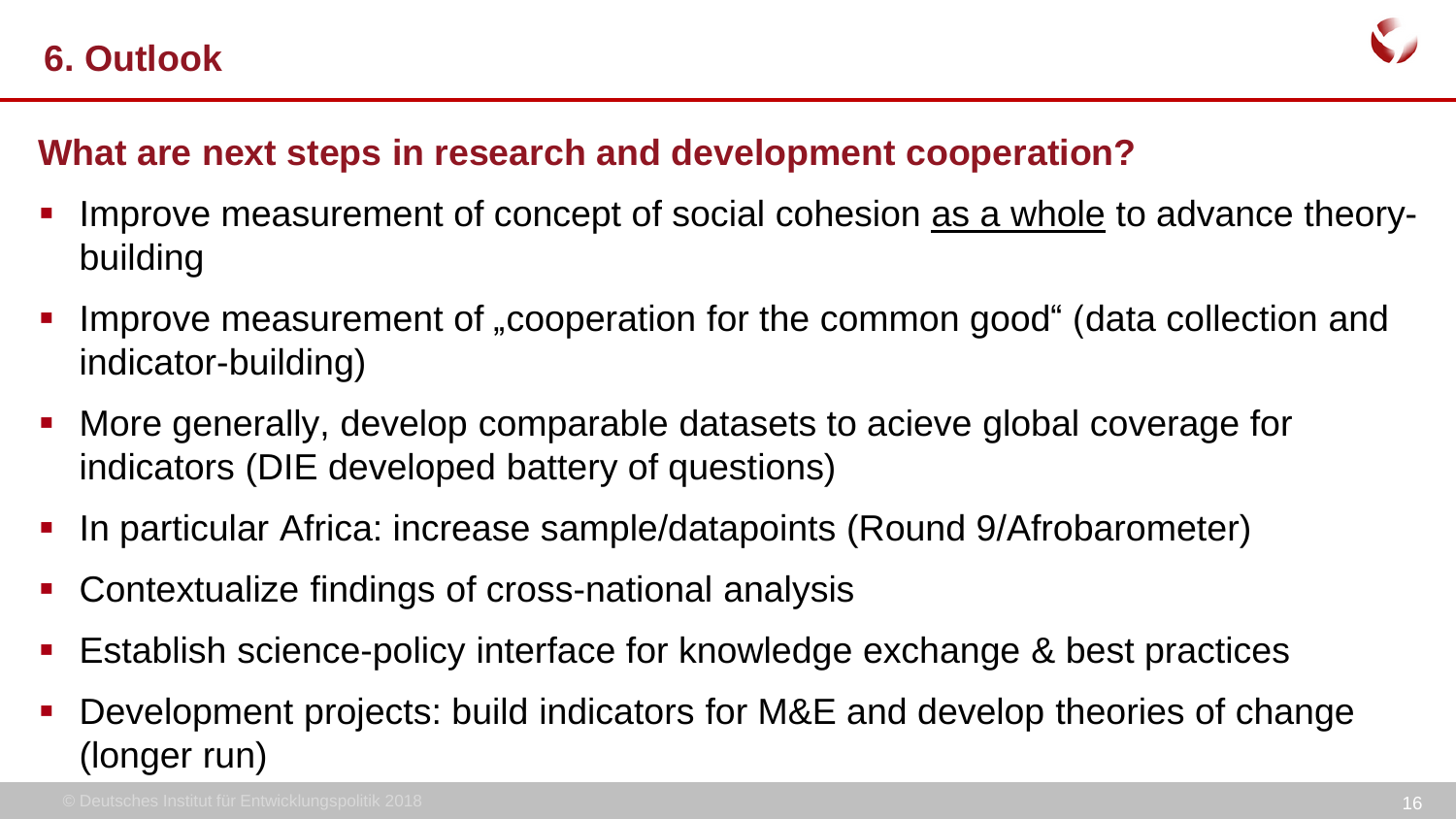

# **Thank you!**

The German Development Institute / Deutsches Institut für Entwicklungspolitik (DIE) Tulpenfeld 6 D-53113 Bonn Telefon: +49 (0)228-949 27-0 DIE@die-gdi.de www.die-gdi.de